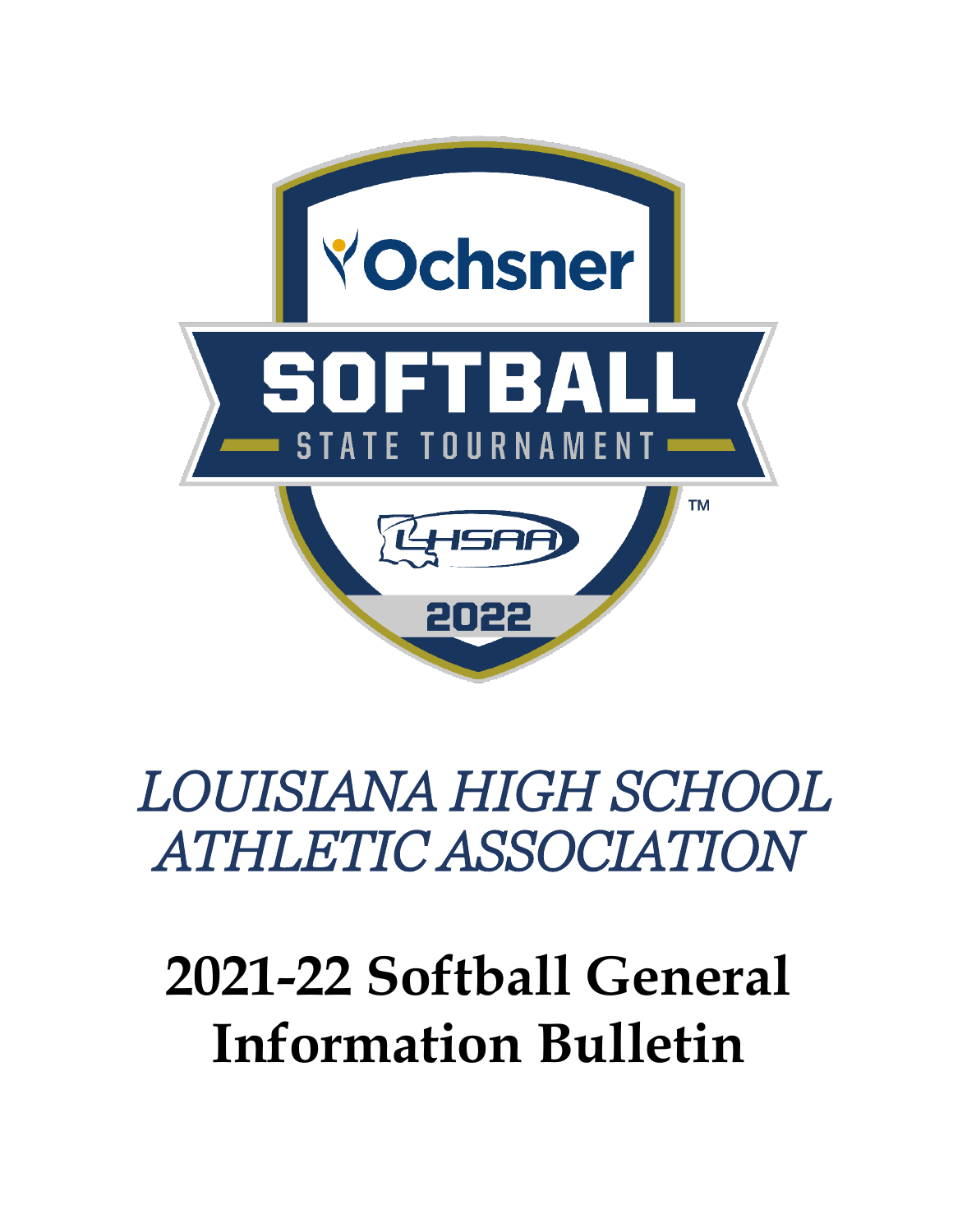## TABLE OF CONTENTS

| <b>CONTENT</b>                                                                                        | PAGE(S)           |
|-------------------------------------------------------------------------------------------------------|-------------------|
| <b>TABLE OF CONTENTS</b>                                                                              | PAGE <sub>1</sub> |
| GENERAL INFORMATION/DISTRICT SCHEDULING MEETING/OUT OF STATE<br>REQUIREMENTS/2021-2022 LHSAA SPONSORS | PAGES 2-3         |
| INSTRUCTIONS FOR HEAD COACH TAKING MANDATORY ONLINE RULES CLINIC                                      | PAGE 4            |
| INSTRUCTIONS FOR ENTERING BASKETBALL SCHEDULES INTO LHSAA MEMBER SITE                                 | PAGE 5            |
| INSTRUCTIONS FOR ENTERING PLAYED GAMES / GAME CANCELLATION DUE<br>TO COVID-19 MEMO/CONFIRMING A GAME  | PAGE 6            |
| <b>EDITING PLAYOFF BRACKETS</b>                                                                       | PAGE <sub>7</sub> |
| ENTERING PLAYOFF GAME RESULTS                                                                         | PAGE 8            |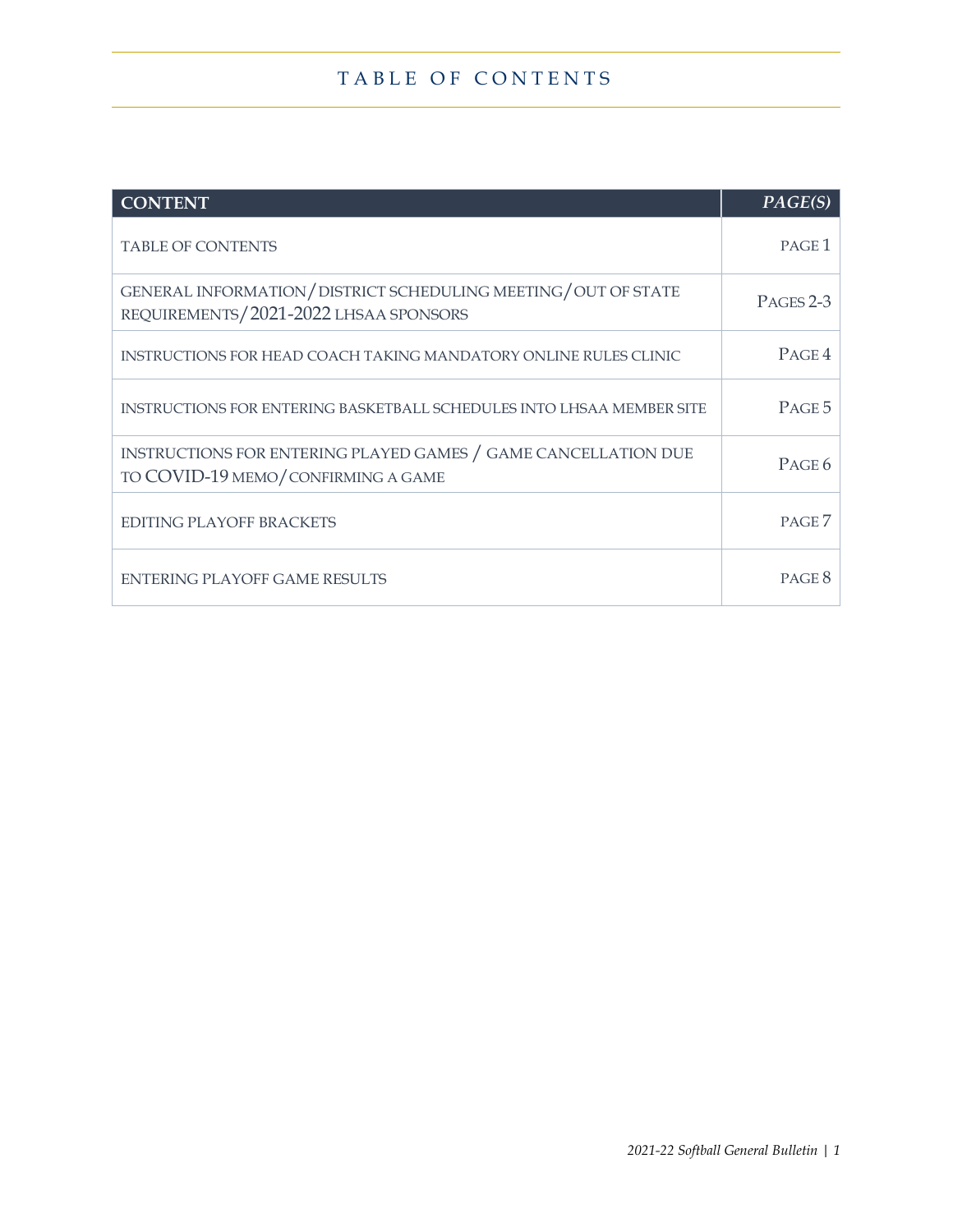## 2021 - 2 2 SOFT BALL GENERAL INFORMATION

*This Bulletin is for your benefit. Please read and make sure all necessary parties receive the correct information concerning the event.*

| <b>CATEGORY</b>                                                  | <b>DATE/INFORMATION</b>                                                                                                                                                                                                                                                                                                                                                                                                                                                                                                                        |
|------------------------------------------------------------------|------------------------------------------------------------------------------------------------------------------------------------------------------------------------------------------------------------------------------------------------------------------------------------------------------------------------------------------------------------------------------------------------------------------------------------------------------------------------------------------------------------------------------------------------|
| LHSAA Softball Bylaws                                            | Completely familiarize yourself with Section 19 as well as all<br>necessary sections of the 2021-2022 Handbook and section. The<br>Handbook and each section can be found on www.lhsaa.org.                                                                                                                                                                                                                                                                                                                                                    |
| <b>First Official Practice/Earliest</b><br>Scrimmage Allowed     | All Classes & Divisions - Monday, January 17, 2022                                                                                                                                                                                                                                                                                                                                                                                                                                                                                             |
| Jamboree and Tournament<br>Dates and Information                 | All Classes and Divisions Jamborees:<br>Thursday, February 10, 2022 - Saturday, February 12, 2022<br>Jamborees must have a minimum of 3 teams<br>Jamboree Fees are \$50 per team.<br>Deadline to submit approval form and fees <i>online</i> :<br>All Classes and Divisions - Thursday, February 3, 2022<br>All jamborees and tournaments shall be approved, or schools will be<br>penalized.                                                                                                                                                  |
| Deadline for Submitting<br><b>Schedules Online</b>               | All Classes and Divisions - Saturday, February 19, 2022                                                                                                                                                                                                                                                                                                                                                                                                                                                                                        |
| 1 <sup>st</sup> Contest (If Jamboree Not Played)                 | All Classes & Divisions - Tuesday, February 15, 2022                                                                                                                                                                                                                                                                                                                                                                                                                                                                                           |
| <b>Reporting Weekly Game Results</b>                             | Beginning with the first playing date of the season, the home team<br>principal or his/her designee shall be required to enter the results of<br>all contests, including tournament games, online no later than 12:00<br>a.m. on the day the contest is played. Additionally, the LHSAA<br>member school principal or his/her designee shall report the results<br>of an out-of-state contest or an open date by the established<br>deadline. Failure of any school to submit the game results shall<br>result in the school being fined \$50. |
| All-Academic & All-Star<br><b>Nomination Deadline</b>            | All Classes and Divisions - Monday, March 7, 2022                                                                                                                                                                                                                                                                                                                                                                                                                                                                                              |
| Deadline to Add Games to Schedule<br>for Power Rating Purposes   | All Classes and Divisions - Saturday, April 2, 2022                                                                                                                                                                                                                                                                                                                                                                                                                                                                                            |
| End of Regular Season -<br><b>District Representatives Named</b> | All Classes and Divisions - Wednesday, April 13, 2022                                                                                                                                                                                                                                                                                                                                                                                                                                                                                          |
| <b>Playoff Pairings Named</b><br>@ Conclusion of dispute period  | All Classes and Divisions - Thursday, April 14, 2022                                                                                                                                                                                                                                                                                                                                                                                                                                                                                           |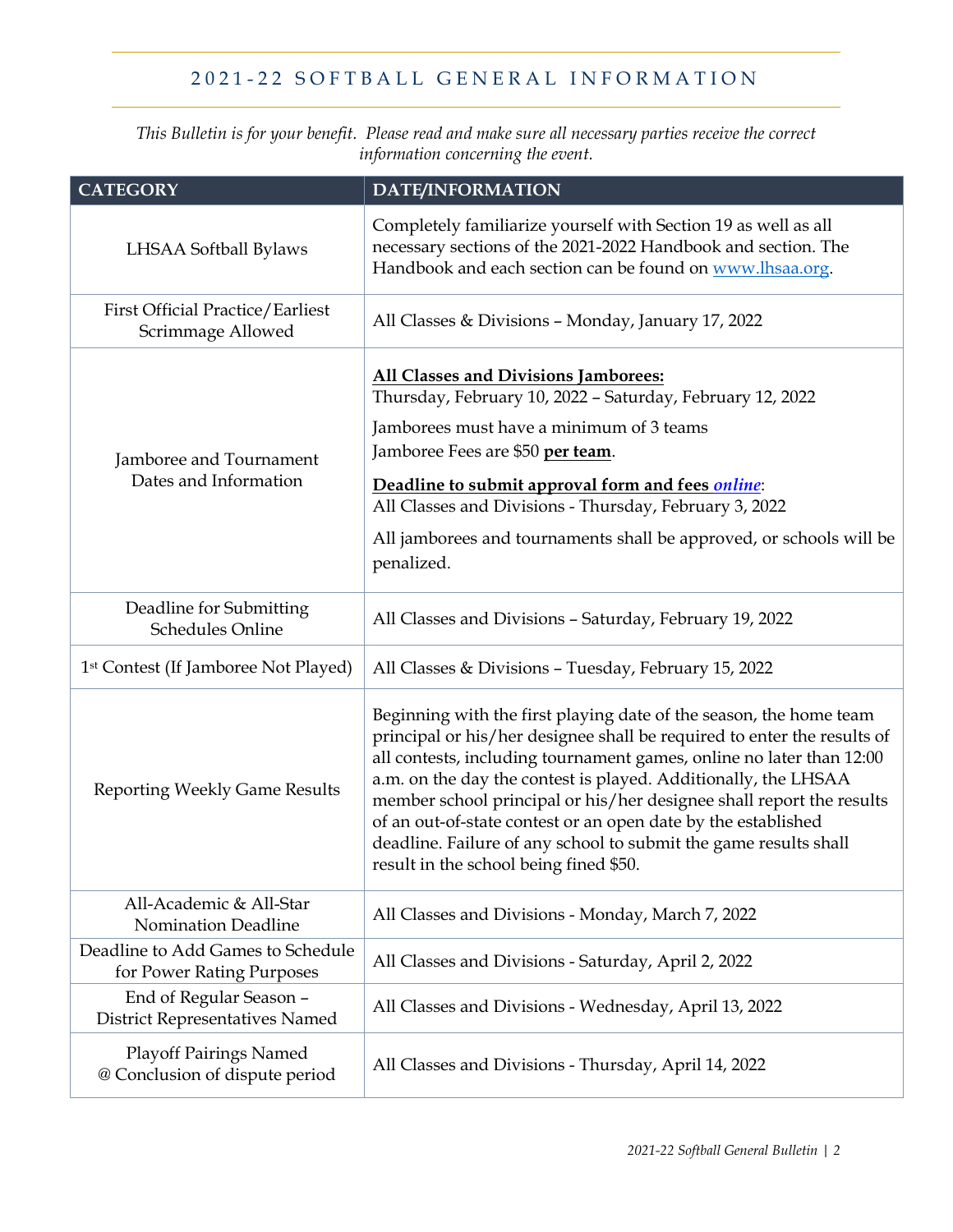#### 2021 - 2 2 SOFT BALL GENERAL INFORMATION *CONTINUED*

| <b>Playoff Dates</b><br>Tuesday, April 19, 2022<br>Thursday, April 21, 2022<br>Saturday, April 23, 2022   | Round<br><b>Bi-District Deadline</b><br>Regional Deadline<br>Quarterfinal Deadline                                       | Class/Division<br>All Classes<br>All Classes & Divisions<br>All Classes & Divisions |  |  |  |  |  |
|-----------------------------------------------------------------------------------------------------------|--------------------------------------------------------------------------------------------------------------------------|-------------------------------------------------------------------------------------|--|--|--|--|--|
|                                                                                                           | LHSAA Non-Select State Softball Tournament<br>Friday, April 29, 2022 - Saturday, April 30, 2022<br>Frasch Park - Sulphur |                                                                                     |  |  |  |  |  |
| LHSAA Girls' Select State Softball Tournament<br>Friday, April 29, 2022 - Saturday, April 30, 2022<br>TBD |                                                                                                                          |                                                                                     |  |  |  |  |  |

## DISTRICT SCHEDULING MEETING

- The District Chairperson shall notify all district members at least ten (10) days in advance of the date, time and place of meeting.
- **Member schools shall declare in writing, at the meeting, if they will play a varsity schedule** and/or if they will play for district honors.
- The District Chairperson and the school's principal shall notify the LHSAA in writing of the school(s) that will not play for district honors and/or varsity schedules.
- The district principals shall approve the schedule.
- The chairperson shall take and keep the minutes of the meeting.

#### OUT-OF-STATE TEAMS REQUIREMENTS

- *Host school* is responsible for the following:
	- o Must have Out-of-State team Association email Mrs. Karen Hoyt, stating that they are in good standing with their association.
	- o School Name
	- o City, State
	- o School phone number
	- o Head Coach Information: that includes name, email address and phone number.

#### 2 0 2 1 - 202 2 LHSAA SPONSORS

The 2021-2022 LHSAA Sponsor page can be found *[here](https://www.lhsaa.org/corporate-sponsorships)*.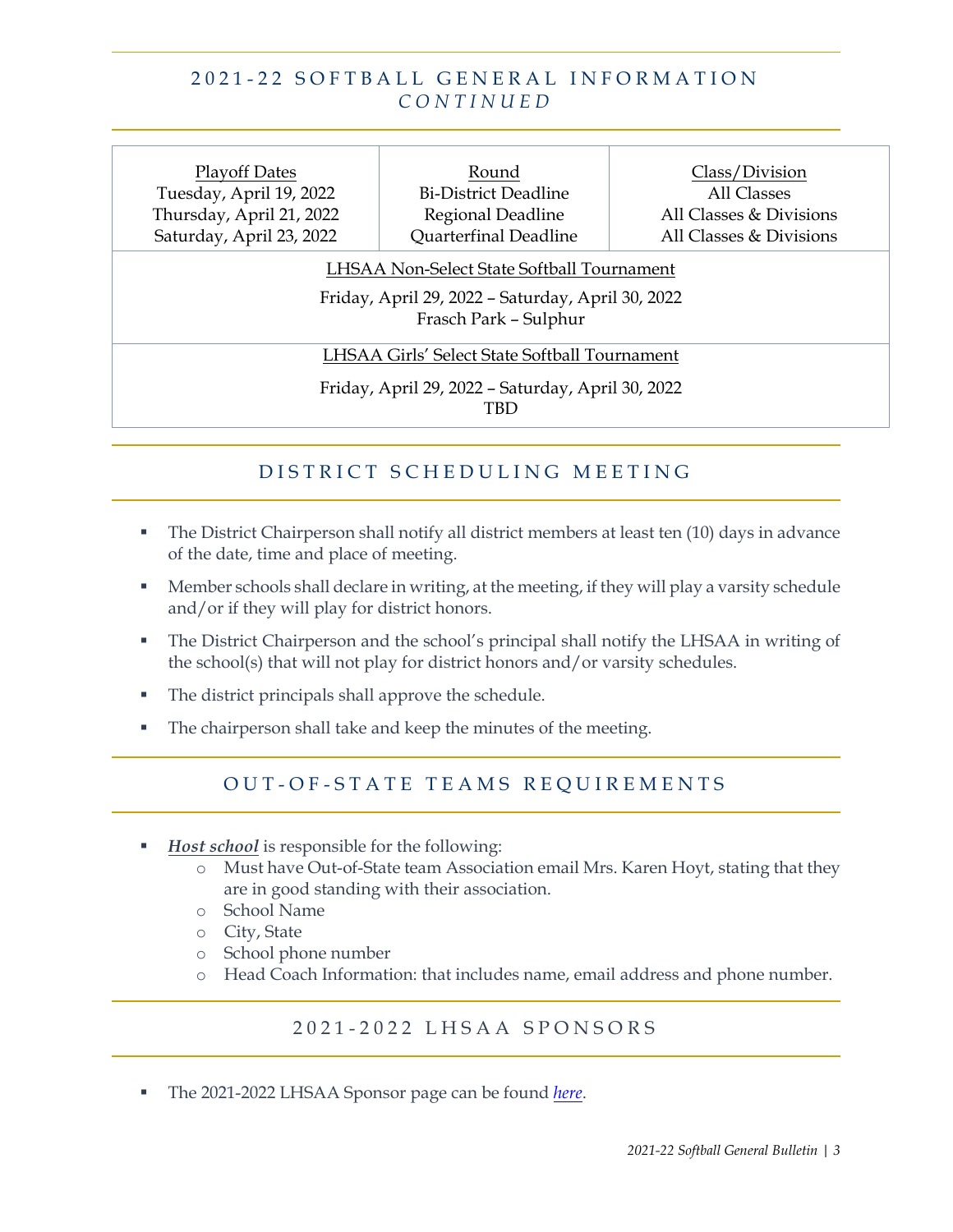#### INSTRUCTIONS FOR HEAD COACH TAKING MANDATORY ONLINE RULES CLINIC

- 1. Log on to [www.lhsaaonline.org](http://www.lhsaaonline.org/)
- 2. The head Softball coach should receive a username and password from his/her principal that will be used throughout the Softball season. If you do not have one or forgot your username and/or password, please contact your school principal.
- 3. Click the Online Rules Clinic Tab.
- 4. Listed under Sports Clinics will be the link to complete the Softball Online Rules Clinic when it becomes available. (See dates listed above)

|      | <b>Welcome to the LHSAA Coaches Website</b> |       |                                                                                                         |                       |                         |                                |                                                                                                                                                                                                                                |  |  |  |
|------|---------------------------------------------|-------|---------------------------------------------------------------------------------------------------------|-----------------------|-------------------------|--------------------------------|--------------------------------------------------------------------------------------------------------------------------------------------------------------------------------------------------------------------------------|--|--|--|
| Home |                                             | Forms | Power Ranking / Sports' Schedules                                                                       | <b>Online Clinics</b> | <b>Playoff Brackets</b> | <b>Disqualification Report</b> |                                                                                                                                                                                                                                |  |  |  |
|      | <b>Online Clinics</b>                       |       |                                                                                                         |                       |                         |                                |                                                                                                                                                                                                                                |  |  |  |
|      |                                             |       | string not attached or incorrect" error taking the online rules clinic quiz.                            |                       |                         |                                | NOTE for Internet Explorer 10 users: You must put IE 10 in compatibility view after you login to the Member Site. To do this either click the Tools menu and click Compatibility View or click the compatibility view or butto |  |  |  |
|      |                                             |       | LHSAA Handbook Clinic (45 minutes duration)                                                             |                       |                         |                                |                                                                                                                                                                                                                                |  |  |  |
|      |                                             |       | <b>D</b> Online Handbook Clinic<br>Passed                                                               |                       |                         |                                |                                                                                                                                                                                                                                |  |  |  |
|      |                                             |       | Sports Clinics - Clinics will only be listed below during certain specific dates assigned to the sport. |                       |                         |                                |                                                                                                                                                                                                                                |  |  |  |
|      |                                             |       |                                                                                                         |                       |                         |                                |                                                                                                                                                                                                                                |  |  |  |
|      |                                             |       |                                                                                                         |                       |                         |                                |                                                                                                                                                                                                                                |  |  |  |
|      |                                             |       |                                                                                                         |                       |                         |                                |                                                                                                                                                                                                                                |  |  |  |
|      |                                             |       | <b>D</b> Online Basketball Clinic                                                                       | Required              |                         |                                |                                                                                                                                                                                                                                |  |  |  |
|      |                                             |       |                                                                                                         |                       |                         |                                |                                                                                                                                                                                                                                |  |  |  |

Please send us any comments, questions, or suggestions using the Contact Us form or call the LHSAA office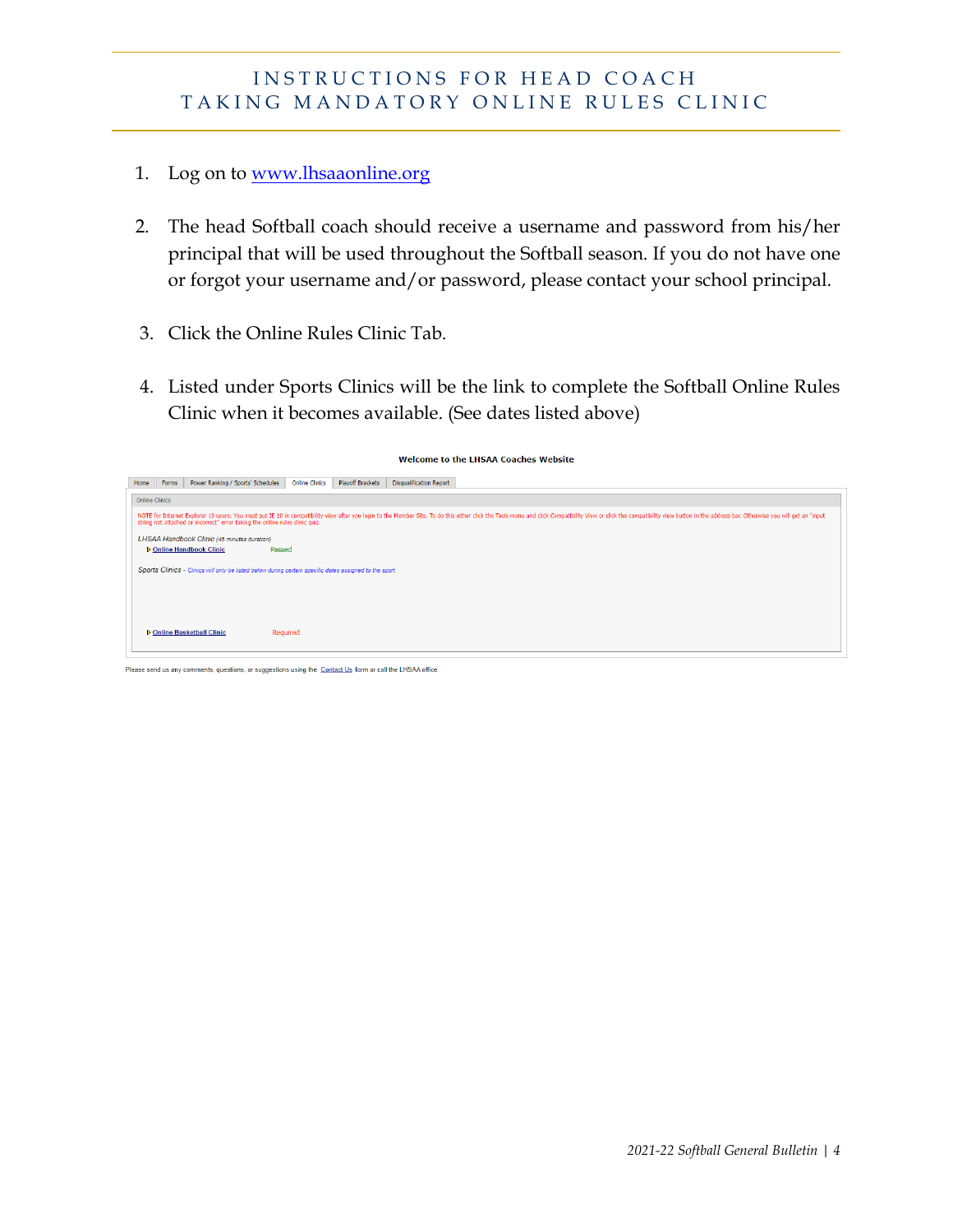#### INSTRUCTIONS FOR ENTERING SOFTBALL SCHEDULES INTO THE LHSAA MEMBER SITE

*Jamborees, junior varsity and/or Hall of Fame games are not entered into your online schedules as they do not receive power points.*

- 1. Log on to <u>www.lhsaaonline.org</u> using your assigned username and password
- 2. Click the Power Ranking Tab
- 3. Click Softball Power Ranking
- 4. To add games to your schedule, click the ADD button at the top right of the screen
- 5. To add Tournaments, click ADD at the bottom right of the screen. (Only add tournaments, add the tournament games after they are played in the games section)

| <b>A Softball Power Ranking</b>                                    |                                                                                   |  |  |  |  |  |
|--------------------------------------------------------------------|-----------------------------------------------------------------------------------|--|--|--|--|--|
| <b>Administrator</b>                                               |                                                                                   |  |  |  |  |  |
| <b>C</b> back<br>School Game and Tournament Schedule:              | $\bigcirc$ Cancel<br>Add<br>⊸<br>Save<br>c+.                                      |  |  |  |  |  |
| <b>School Year: 2017-2018</b>                                      |                                                                                   |  |  |  |  |  |
| <b>High School:</b>                                                | <b>Ztest2</b>                                                                     |  |  |  |  |  |
| <b>Classification:</b>                                             | 14                                                                                |  |  |  |  |  |
| <b>District:</b>                                                   | $12 - 14$                                                                         |  |  |  |  |  |
| City:                                                              | New Orleans                                                                       |  |  |  |  |  |
| School Phone #:                                                    | 504-123-1234                                                                      |  |  |  |  |  |
| <b>Head Coach:</b>                                                 | TestCoachVM TestCoachVM                                                           |  |  |  |  |  |
| Phone #:                                                           |                                                                                   |  |  |  |  |  |
| Email:                                                             | win@gentechsoftware.com                                                           |  |  |  |  |  |
| <b>District Results:</b><br>Enter district results                 | Select One<br>$\overline{\phantom{a}}$                                            |  |  |  |  |  |
| <b>Removed from Playoff:</b>                                       | No." This flag is set in the Sports page. The team will be removed from playoffs. |  |  |  |  |  |
| New School:<br>Based on School acceptance date as a new Member     | Yes (\$/1/2017) * This date is set in the School page.                            |  |  |  |  |  |
| <b>Win:</b>                                                        |                                                                                   |  |  |  |  |  |
| Loses:                                                             |                                                                                   |  |  |  |  |  |
| Ties:                                                              |                                                                                   |  |  |  |  |  |
| <b>Power Rating:</b>                                               |                                                                                   |  |  |  |  |  |
|                                                                    |                                                                                   |  |  |  |  |  |
| Game Statusi NP=Not Played NC+Not Confirmed C=Confirmed D=Disputed |                                                                                   |  |  |  |  |  |

6. Enter Game Date, Opponent (from the drop-down list), and be sure to clear the check mark if the game is a district match.

|                                                                               | <b>El Softball Power Ranking</b>                                                                                                                                                                                               |
|-------------------------------------------------------------------------------|--------------------------------------------------------------------------------------------------------------------------------------------------------------------------------------------------------------------------------|
| Administrator                                                                 |                                                                                                                                                                                                                                |
|                                                                               |                                                                                                                                                                                                                                |
| <b>O</b> back<br>Add Game Schedule/Results:                                   |                                                                                                                                                                                                                                |
| limit in any one tournament.                                                  | 2017-2018 Softball: A team shall be limited to 34 games per regular season with no limit on the number of tournaments that a team may participate as long as it does not exceed the 34-game limit during regular season as wel |
|                                                                               | NOTE: 2017-2018 Schedules: Schools must enter the in-state tournaments they are participating in at the same time regular season games are scheduled with the games played to be added after the tournament is over.           |
| <b>High School:</b>                                                           | Ztest2 ist =<br>Specify if this game is the 1st. 2nd or 3rd of the day for Ztest2.                                                                                                                                             |
| <b>Game Date:</b>                                                             | Fell Fornat mnvod/yyyy                                                                                                                                                                                                         |
| Game Time: same                                                               |                                                                                                                                                                                                                                |
| Opponent:                                                                     | $v$ 1d $v$<br>Select One<br>Specify if this game is the 1st. 2nd or 2nd of the day for the opponent.                                                                                                                           |
| Home / Away:                                                                  | <b><i>Ditome</i></b> <i>CAMM</i>                                                                                                                                                                                               |
| Is this a District Game?                                                      | Oves One                                                                                                                                                                                                                       |
| Is this a Tournament Game?'<br>Select the name of the<br>teamament drep list. | $\odot$ <sub>Yes</sub> $\odot$ <sub>No</sub><br>۰                                                                                                                                                                              |
| Result:                                                                       | Reason of Pestponement<br>O Nat Played C Won C Lost C Tie C Carcelled E Ferfelt' Postponed                                                                                                                                     |
|                                                                               | * Please notly LHSIA if a game is a forfeit.                                                                                                                                                                                   |
| Scores:                                                                       | $\circ$<br>ø<br>You<br>Opp                                                                                                                                                                                                     |
|                                                                               | <b>Cancel</b><br>Save                                                                                                                                                                                                          |

- 7. Click SAVE.
- 8. On the 1st Official contest date, all games and/or tournaments listed on online schedules shall be considered a binding contract. LHSAA Assistant Executive Director, Karen Hoyt will need email confirmation from both coaches agreeing to any/all changes, updates and/or deletions of match(s) in question.

*\*\* The Home Teams' score books shall serve as the official documentation to resolve all score disputes and is responsible for entering the game results with the opposing coach receiving an email alert to confirm. \*\**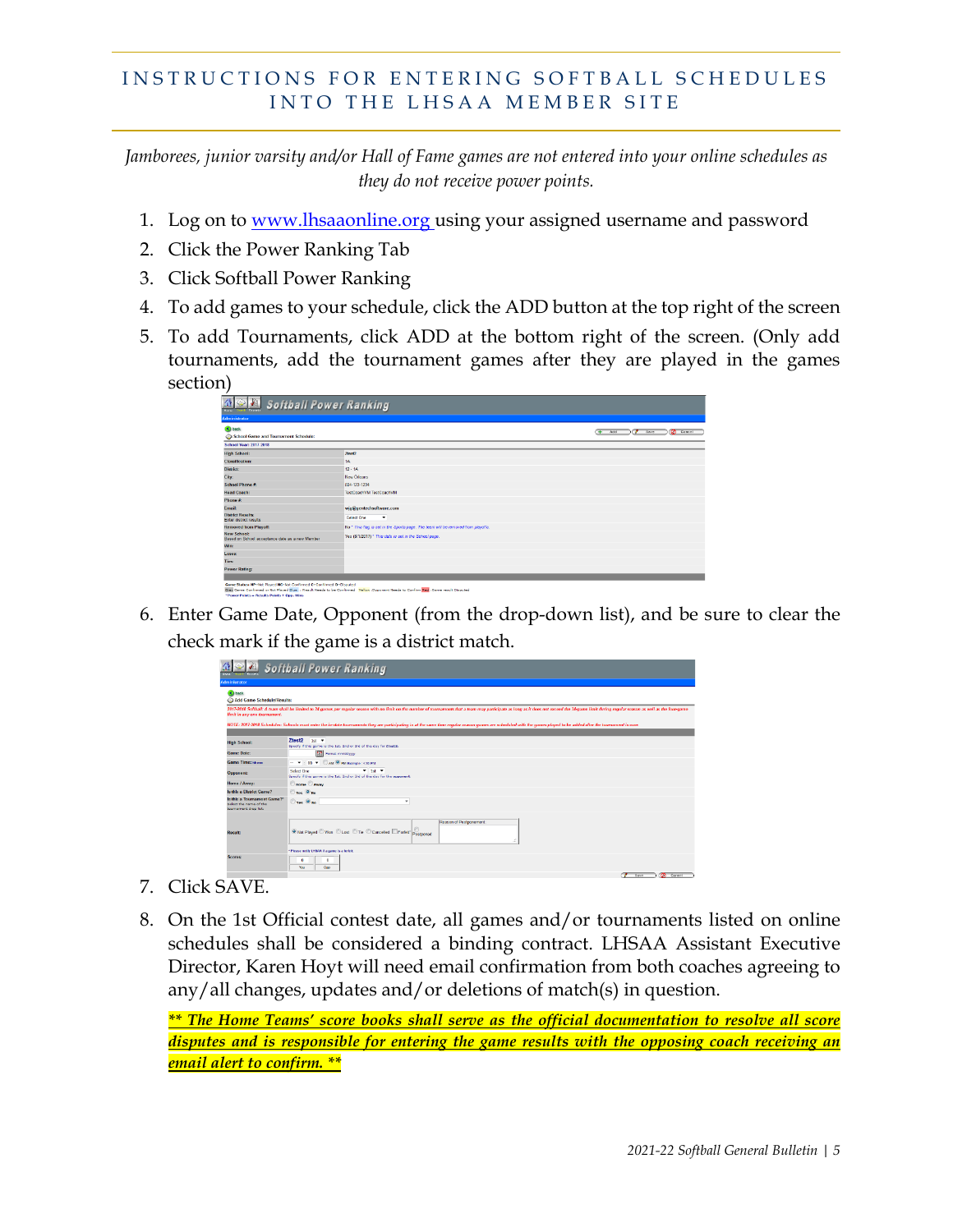#### INSTRUCTIONS FOR ENTERING PLAYED GAMES

- 1. Log on to [www.lhsaaonline.org](http://www.lhsaaonline.org/) using your assigned username and password
- 2. Click EDIT button  $\ell$  to enter the game scores and results

| School Game Schedule:               |                                                                                                                                                                                                                                                                                                                              |                          |                                   |                                                          |                           |                       |               |                            |               |               |                          |                              |
|-------------------------------------|------------------------------------------------------------------------------------------------------------------------------------------------------------------------------------------------------------------------------------------------------------------------------------------------------------------------------|--------------------------|-----------------------------------|----------------------------------------------------------|---------------------------|-----------------------|---------------|----------------------------|---------------|---------------|--------------------------|------------------------------|
| School Year: 2015-2016              |                                                                                                                                                                                                                                                                                                                              |                          |                                   |                                                          |                           |                       |               |                            |               |               |                          |                              |
| <b>High School:</b>                 |                                                                                                                                                                                                                                                                                                                              |                          |                                   |                                                          |                           |                       |               |                            |               |               |                          |                              |
| Division:                           |                                                                                                                                                                                                                                                                                                                              |                          |                                   |                                                          |                           |                       |               |                            |               |               |                          |                              |
| <b>District:</b>                    |                                                                                                                                                                                                                                                                                                                              |                          |                                   |                                                          |                           |                       |               |                            |               |               |                          |                              |
| City:                               |                                                                                                                                                                                                                                                                                                                              |                          |                                   |                                                          |                           |                       |               |                            |               |               |                          |                              |
| School Phone #:                     |                                                                                                                                                                                                                                                                                                                              |                          |                                   |                                                          |                           |                       |               |                            |               |               |                          |                              |
| Coach:                              |                                                                                                                                                                                                                                                                                                                              |                          |                                   |                                                          |                           |                       |               |                            |               |               |                          |                              |
| Home Phone #:                       |                                                                                                                                                                                                                                                                                                                              |                          |                                   |                                                          |                           |                       |               |                            |               |               |                          |                              |
| Email:                              |                                                                                                                                                                                                                                                                                                                              |                          |                                   |                                                          |                           |                       |               |                            |               |               |                          |                              |
| <b>District Results:</b>            |                                                                                                                                                                                                                                                                                                                              |                          |                                   |                                                          |                           |                       |               |                            |               |               |                          |                              |
| Win:                                |                                                                                                                                                                                                                                                                                                                              |                          |                                   |                                                          |                           |                       |               |                            |               |               |                          |                              |
| Loses:                              |                                                                                                                                                                                                                                                                                                                              |                          |                                   |                                                          |                           |                       |               |                            |               |               |                          |                              |
|                                     | Game Status: NP=Not Played NC=Not Confirmed C=Confirmed D=Disputed<br>Grey Game Confirmed or Not Played Blue: : Result Needs to be Confirmed Yellow :Opponent Needs to Confirm Red :Game result Disputed                                                                                                                     |                          |                                   |                                                          |                           |                       |               |                            |               |               |                          |                              |
| Games : 1                           | Use this section to Add and Edit Regular Season Games (Deadline: 8/29/2016) and to Add Tournament Games (after they are played).                                                                                                                                                                                             |                          |                                   |                                                          |                           |                       |               |                            |               | ÷             | Add                      | <b>CONFIDENTIALS VERSION</b> |
|                                     | Opponent<br>ÄΨ                                                                                                                                                                                                                                                                                                               | Date<br>$\overline{A}$   | <b>Division</b><br>$\overline{A}$ | <b>District</b><br>$\blacktriangle$ $\blacktriangledown$ | <b>Tournament</b><br>Host | Match# on<br>that day | Home/<br>Away | <b>Win/</b><br>Loss<br>AV. | <b>Scores</b> | <b>Status</b> | Edit                     | <b>Delete</b>                |
| Test<br>1.                          |                                                                                                                                                                                                                                                                                                                              | 8/25/2016 2:00:00<br>PM. | ×                                 | $\mathbf{I}$                                             |                           | 1(d)                  | н             |                            | 50.00.00      | NP.           | $\overline{\mathcal{G}}$ | $\overline{\mathbf{x}}$      |
| <b>Tournaments Participating: 1</b> | Use this section to Add Tournaments only,,use the above "Games" section to add tournament games after they are played.<br>NOTE: 2013 - 2014 Schedules: Schools must enter the in-state tournements they are participating in at the same time reqular season games are scheduled with the games played to be added after the |                          |                                   |                                                          |                           |                       |               |                            |               |               |                          | Add                          |
| Tournaments                         | tournament is over. (Deadline:8/29/2016).                                                                                                                                                                                                                                                                                    |                          |                                   |                                                          |                           | From                  |               |                            | To:           |               | Edit                     | <b>Delete</b>                |

3. After the scores have been entered and saved, the system will automatically generate an email and send to the opponents' head coach for them to confirm the scores and results. These games will be highlighted in **YELLOW**, which means that the opponent's head coach needs to confirm the scores and results.

#### SOFT BALL CANCELLATION DUE TO COVID - 19

On August 2, 2021, Mr. Bonine issued a memo all Member Schools regarding the cancellation of any/all games to due Covid-19. The Fall Sports/Covid-19 Memo can be found *[here](https://files.constantcontact.com/dddb7521801/67d6fbd6-b217-4175-a77b-5a899a74f4b3.pdf)*.

#### CONFIRMING A GAME

- 1. Log onto <u>www.lhsaaonline.org</u> using your username and password
- 2. Click EDIT. Games that need to be confirmed by this coach will show highlighted in BLUE.
- 3. If the score is correct then click CONFIRM AND SAVE.
- 4. If there is a discrepancy, click the dispute tab and enter the reason for the dispute and SAVE. The system will automatically send an email to the LHSAA Assistant Executive Director, Karen Hoyt. All disputed games will be highlighted in RED.

*AT THE END OF THE REGULAR SEASON, THE DISTRICT CHAIR AND/OR THE HEAD COACH THAT ARE 1ST PLACE IN THEIR DISTRICTS WILL NEED TO EMAIL ASSISTANT EXECUTIVE DIRECTOR, KAREN HOYT [\(khoyt@lhsaa.org\)](mailto:khoyt@lhsaa.org) THEIR DISTRICT STANDINGS.*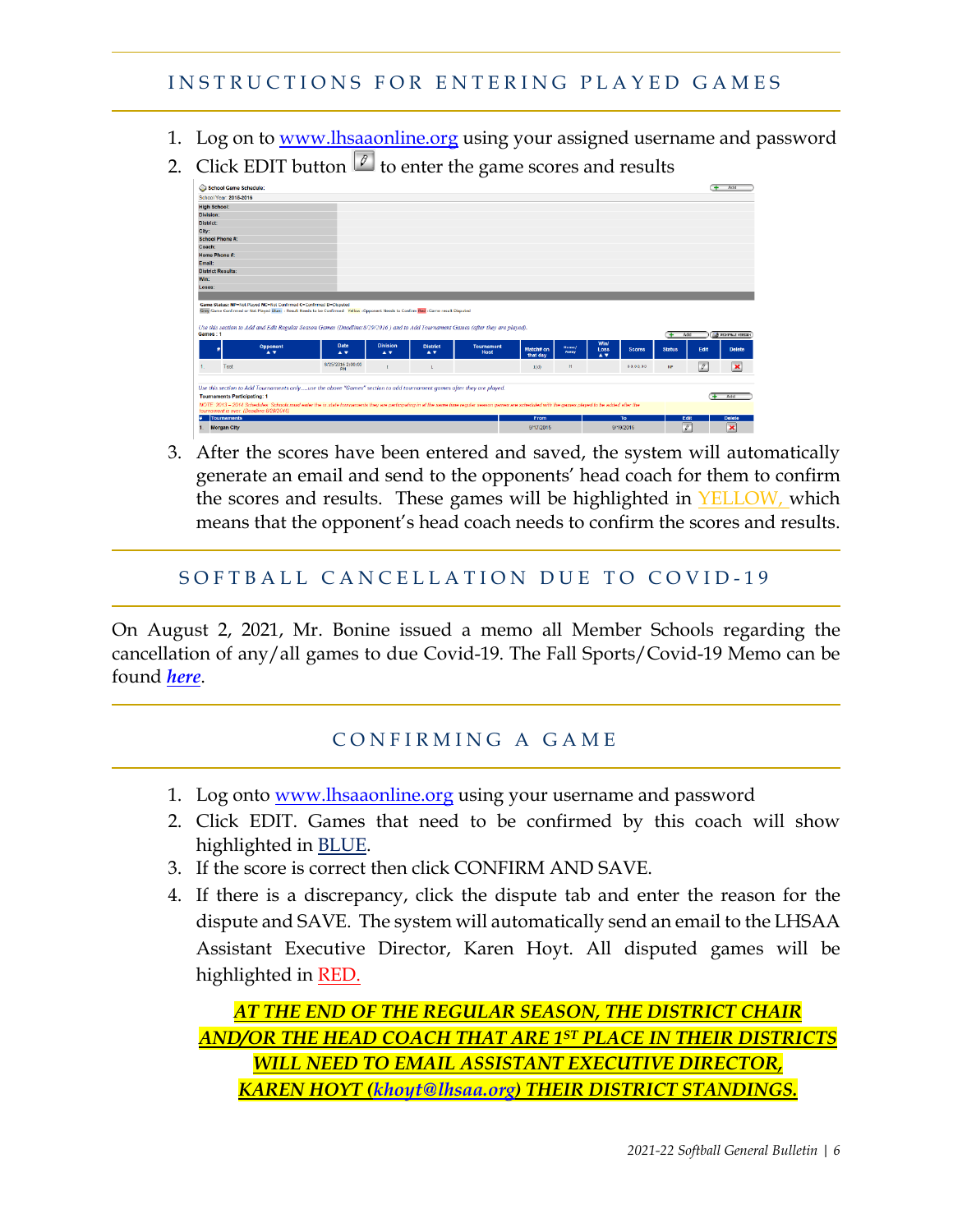- 1. Log onto [www.lhsaaonline.org](http://www.lhsaaonline.org/) using your username and password
- 2. You will see 5 tabs click on the tab that says PLAYOFF BRACKETS

| Home     | Power Ranking<br>Forms                                      | Online Clinics | <b>Plavoff Brackets</b>                                                                              |                                            |  |  |  |
|----------|-------------------------------------------------------------|----------------|------------------------------------------------------------------------------------------------------|--------------------------------------------|--|--|--|
|          | <b>Plavoff Brackets</b>                                     |                |                                                                                                      |                                            |  |  |  |
| Þ.       | <b>Volleyball Playoff bracket</b>                           |                | Division   Division    Division    Division IV Division V<br>Not Available for Editing at this time. |                                            |  |  |  |
| Þ.       | <b>Football Playoff bracket</b>                             |                | Class 5A Class 4A Class 3A Class 2A Class 1A<br>Not Available for Editing at this time.              |                                            |  |  |  |
| Þ.       | Girls Basketball Playoff bracket                            |                | Class 5A Class 4A Class 3A Class 2A Class 1A Class B Class C                                         |                                            |  |  |  |
| Þ.<br>Þ. | Boys Basketball Playoff bracket<br>Softball Playoff bracket | Edit           | Class 5A Class 4A Class 3A Class 2A Class 1A Class B Class C                                         |                                            |  |  |  |
|          |                                                             |                | Class 5A Class 4A                                                                                    | Class 3A Class 2A Class 1A Class B Class C |  |  |  |
| Þ.       | <b>Baseball Playoff bracket</b>                             |                | Class 5A Class 4A                                                                                    | Class 3A Class 2A Class 1A Class B Class C |  |  |  |
| Þ.       | <b>Girls Soccer Playoff bracket</b>                         |                | Division1 Division                                                                                   | Division III                               |  |  |  |
| D.       | <b>Boys Soccer Playoff bracket</b>                          |                | Division J Division                                                                                  | Division III                               |  |  |  |
|          |                                                             |                |                                                                                                      |                                            |  |  |  |

Please send us any comments, questions, or suggestions using the Contact Us form or call the LHSAA office.

3. Click on the EDIT tab that will be located beside the *Softball Playoff Bracket*

| Home | Forms              | Power Ranking      | <b>Online Clinics</b>   | <b>Playoff Brackets</b>                                |                      |
|------|--------------------|--------------------|-------------------------|--------------------------------------------------------|----------------------|
|      | <b>Edt Bracket</b> |                    |                         |                                                        |                      |
|      |                    |                    |                         | 2013 LHSAA Boy's Basketball Playoff Bracket - Class 4A |                      |
|      |                    |                    | <b>Bi-District Game</b> |                                                        | <b>Regional Game</b> |
| ь    |                    | Fair Park          |                         | <b>Scores</b>                                          |                      |
| 28   |                    | Vandebilt Catholic |                         | Time/Place                                             |                      |
| 12   |                    | Tara               |                         |                                                        |                      |
|      |                    | <b>DeRidder</b>    |                         |                                                        |                      |

4. You will see a four-team mini bracket that will show your opponent and the two other teams in your bracket. You will see two boxes – one will say SCORES in it and the other will have TIME/PLACE.

| Home       | Forms | Power Ranking                 | <b>Online Clinics</b>             | <b>Playoff Brackets</b>                                                                                  |  |
|------------|-------|-------------------------------|-----------------------------------|----------------------------------------------------------------------------------------------------------|--|
|            |       | Confirm Location of Next Game |                                   |                                                                                                          |  |
|            |       |                               |                                   | Please set and confirm the location of this Regional Game<br>St. Michael the Archangel vs East Jefferson |  |
| Day.       |       |                               |                                   | ise.                                                                                                     |  |
| Time:      |       |                               | 04 v : 00 v OAM OPM               |                                                                                                          |  |
| Home Team: |       |                               |                                   | St. Michael the Archangel C East Jefferson                                                               |  |
| Location:  |       |                               | If Other location please specify: | ○ St. Michael the Archangel ○ East Jefferson ○ Other<br>example: Court1, Superdome, Field1               |  |
|            |       |                               |                                   | Save & Confirm<br>Cancel                                                                                 |  |

ase send us any comments, questions, or suggestions using the Contact Us form or call the LHSAA office

- a) Click on TIME/PLACE to enter the following
	- 1. Day of your game
	- 2. Time of your game
	- 3. Location of game
	- 4. Home and Away teams
	- 5. Once you have entered the requested information and reviewed it for any possible errors
- 5. Click SAVE & CONFIRM.